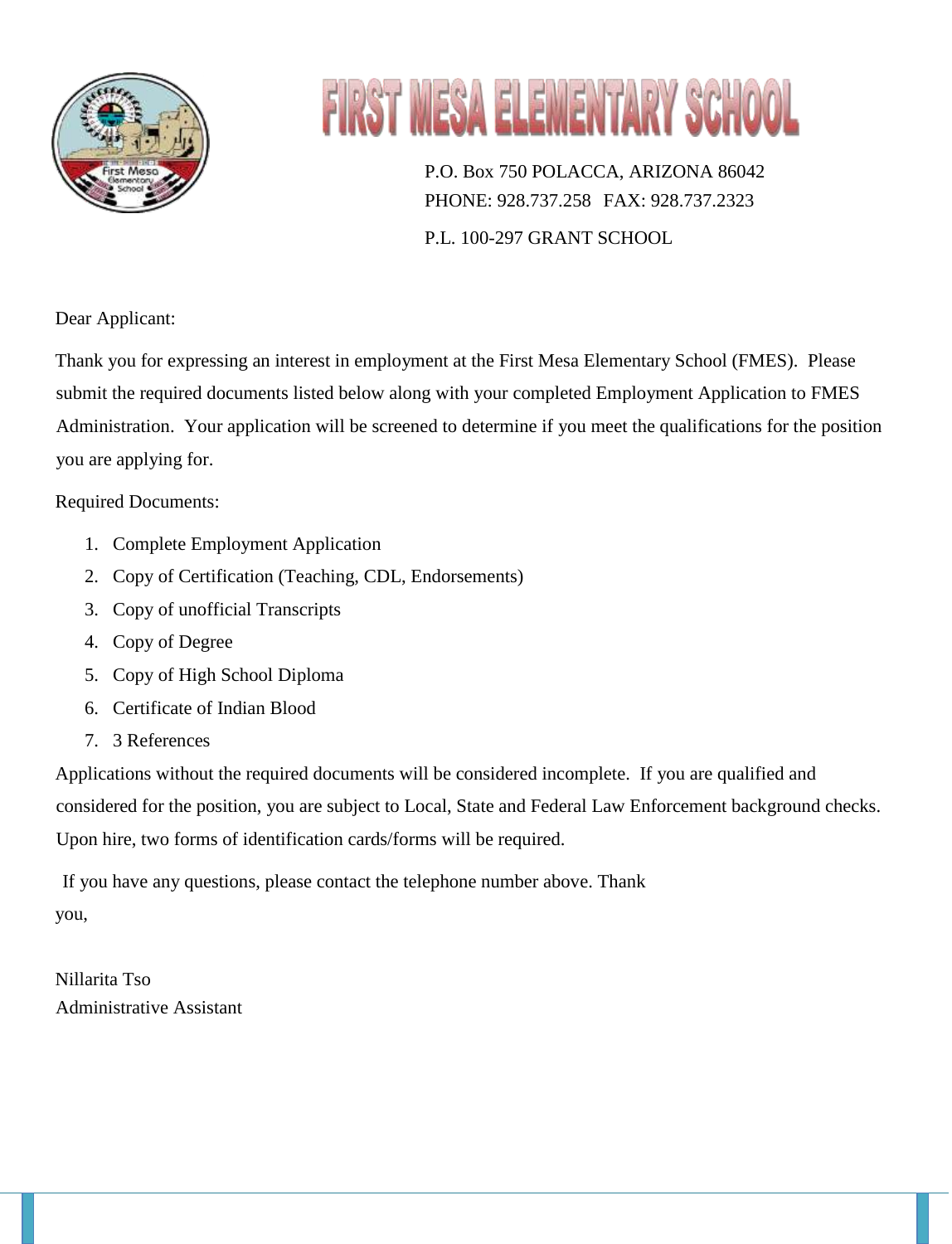



 **First Mesa Elementary School** 

**P.O. Box 750 Polacca, AZ 86042 Phone: 928.737.2581 Fax: 928.737.2323** 

## **APPLICATION FOR EMPLOYMENT**

This application must be completed in full regardless of whether your resume is attached. Applications will be retained for one year.

**Hopi Preference:** It is the policy of FMES in all employment decisions, to give preference first to qualified Hopi persons and secondly, to qualified Native Americans.

**Equal Opportunity Employer**: FMES does not discriminate on the basis of age, race, color, religion, sex, marital status, handicap/disability or national origin.

**Background Investigation:** The Crime Control Act of 1990, Public Law 101-647 (codified in 42 United States Code § 13041), requires that employment applications for child care positions have applicants sign a receipt of notice that a criminal record check will be conducted as a condition of employment.

| <b>Full Name:</b>                                                                                                                                                                                                                                                         |                                                                                                                                                          |                 |                             |                 |                                                                   |  |
|---------------------------------------------------------------------------------------------------------------------------------------------------------------------------------------------------------------------------------------------------------------------------|----------------------------------------------------------------------------------------------------------------------------------------------------------|-----------------|-----------------------------|-----------------|-------------------------------------------------------------------|--|
| Last Name:                                                                                                                                                                                                                                                                | First Name:                                                                                                                                              |                 |                             |                 | Middle Name:                                                      |  |
| <b>Mailing Address</b>                                                                                                                                                                                                                                                    | City/State                                                                                                                                               |                 |                             |                 | Zip Code:                                                         |  |
| Position(s) Desired (indicate one or more)                                                                                                                                                                                                                                |                                                                                                                                                          |                 | or administrative position) |                 | Type of Endorsement: (Circle endorsement if applying for teaching |  |
|                                                                                                                                                                                                                                                                           |                                                                                                                                                          |                 | Bilingual:                  | Gifted:         | Reading:                                                          |  |
|                                                                                                                                                                                                                                                                           |                                                                                                                                                          |                 | Specialist:                 |                 | <b>Library Media Specialist</b>                                   |  |
| b)                                                                                                                                                                                                                                                                        |                                                                                                                                                          |                 |                             |                 |                                                                   |  |
| c)                                                                                                                                                                                                                                                                        |                                                                                                                                                          |                 |                             |                 |                                                                   |  |
|                                                                                                                                                                                                                                                                           |                                                                                                                                                          |                 |                             |                 |                                                                   |  |
| <b>Type of Certification:</b>                                                                                                                                                                                                                                             |                                                                                                                                                          |                 | <b>Expiration date:</b>     |                 |                                                                   |  |
| <b>Elementary Education certificate</b>                                                                                                                                                                                                                                   |                                                                                                                                                          |                 |                             |                 |                                                                   |  |
| <b>Special Education certificate</b>                                                                                                                                                                                                                                      |                                                                                                                                                          |                 |                             |                 |                                                                   |  |
| Substitute certificate                                                                                                                                                                                                                                                    |                                                                                                                                                          |                 |                             |                 |                                                                   |  |
| Principal certificate                                                                                                                                                                                                                                                     |                                                                                                                                                          |                 |                             |                 |                                                                   |  |
| Other certifications                                                                                                                                                                                                                                                      |                                                                                                                                                          |                 |                             |                 |                                                                   |  |
|                                                                                                                                                                                                                                                                           |                                                                                                                                                          |                 |                             |                 |                                                                   |  |
| Grade Level Preference (please circle one if applying for a teaching position)                                                                                                                                                                                            |                                                                                                                                                          |                 |                             |                 |                                                                   |  |
| 1 <sup>st</sup><br>Kindergarten:                                                                                                                                                                                                                                          | 3 <sup>rd</sup><br>2 <sup>nd</sup>                                                                                                                       | 4 <sup>th</sup> | 5 <sup>th</sup>             | 6 <sup>th</sup> | No Preference                                                     |  |
| Additional Information:                                                                                                                                                                                                                                                   |                                                                                                                                                          |                 |                             |                 |                                                                   |  |
| Do you have the legal right to accept employment in the Unites States? YES<br>Will you travel if the job requires it?<br>Will you work beyond your normal work hours?<br>Are you able to meet the attendance requirements of the position? YES<br>Date available to work: | YES<br><b>NO</b><br><b>YES</b><br><u> 1989 - Johann John Harry Harry Harry Harry Harry Harry Harry Harry Harry Harry Harry Harry Harry Harry Harry H</u> | NO.             | <b>NO</b><br><b>NO</b>      |                 |                                                                   |  |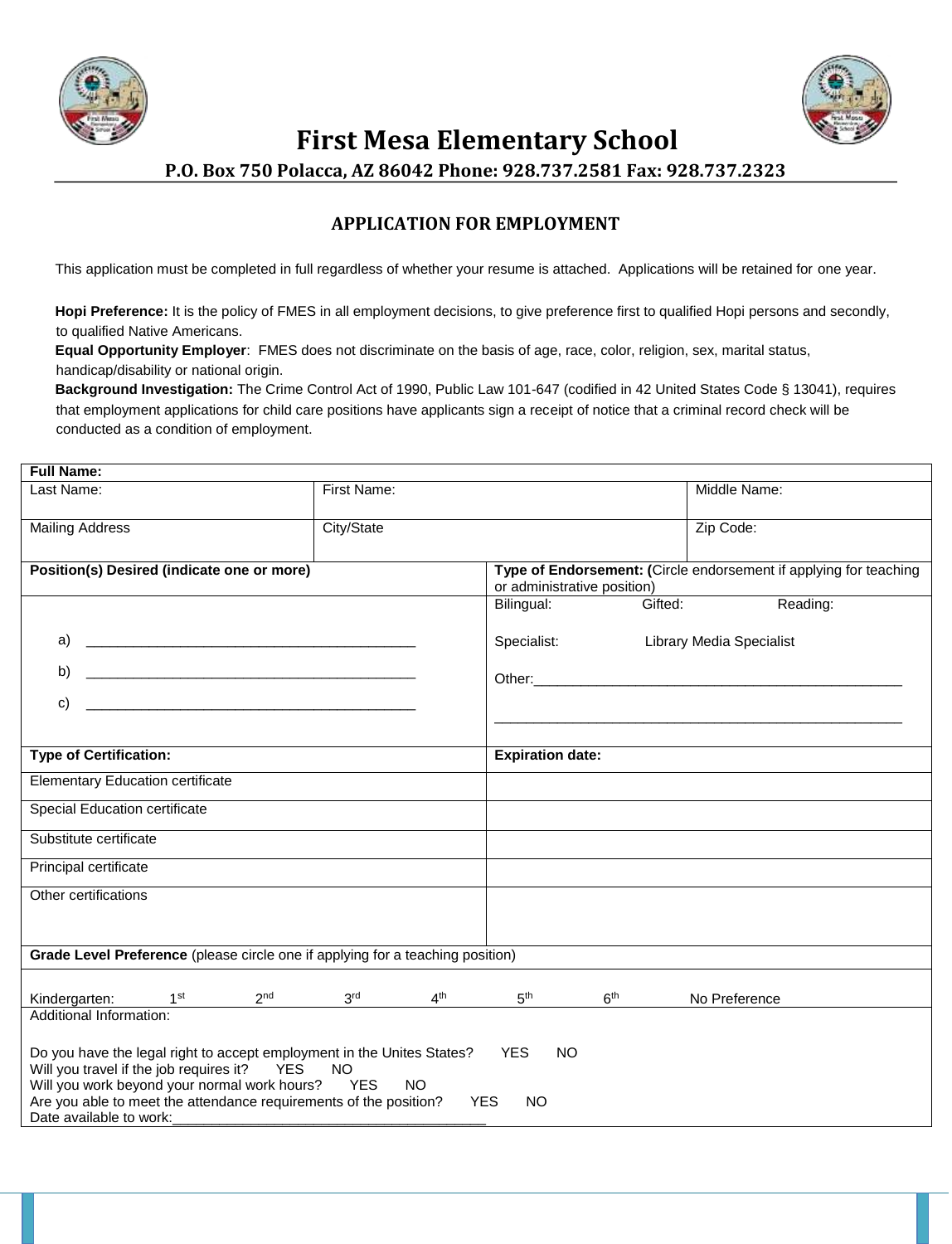| <b>EMPLOYMENT:</b>                                                                                                                                                                                                                                                                                                                                              |  | Name: 2008 - 2008 - 2010 - 2010 - 2010 - 2010 - 2010 - 2010 - 2010 - 2010 - 2010 - 2010 - 2010 - 2010 - 2010 - 2010 - 2010 - 2010 - 2010 - 2010 - 2010 - 2010 - 2010 - 2010 - 2010 - 2010 - 2010 - 2010 - 2010 - 2010 - 2010 - |  |  |  |
|-----------------------------------------------------------------------------------------------------------------------------------------------------------------------------------------------------------------------------------------------------------------------------------------------------------------------------------------------------------------|--|--------------------------------------------------------------------------------------------------------------------------------------------------------------------------------------------------------------------------------|--|--|--|
| Please complete the following information for each job that you have held, starting with your present job or most recent job.<br>Include military service assignment and volunteer activities. It is very important that you complete all information requested in<br>order for First Mesa Elementary School to be able to properly assess your job experience. |  |                                                                                                                                                                                                                                |  |  |  |
|                                                                                                                                                                                                                                                                                                                                                                 |  |                                                                                                                                                                                                                                |  |  |  |
|                                                                                                                                                                                                                                                                                                                                                                 |  |                                                                                                                                                                                                                                |  |  |  |
|                                                                                                                                                                                                                                                                                                                                                                 |  |                                                                                                                                                                                                                                |  |  |  |
|                                                                                                                                                                                                                                                                                                                                                                 |  |                                                                                                                                                                                                                                |  |  |  |
| Describe duties:                                                                                                                                                                                                                                                                                                                                                |  |                                                                                                                                                                                                                                |  |  |  |
|                                                                                                                                                                                                                                                                                                                                                                 |  |                                                                                                                                                                                                                                |  |  |  |
|                                                                                                                                                                                                                                                                                                                                                                 |  |                                                                                                                                                                                                                                |  |  |  |
|                                                                                                                                                                                                                                                                                                                                                                 |  |                                                                                                                                                                                                                                |  |  |  |
|                                                                                                                                                                                                                                                                                                                                                                 |  |                                                                                                                                                                                                                                |  |  |  |
|                                                                                                                                                                                                                                                                                                                                                                 |  |                                                                                                                                                                                                                                |  |  |  |
|                                                                                                                                                                                                                                                                                                                                                                 |  |                                                                                                                                                                                                                                |  |  |  |
|                                                                                                                                                                                                                                                                                                                                                                 |  |                                                                                                                                                                                                                                |  |  |  |
| Describe duties:                                                                                                                                                                                                                                                                                                                                                |  |                                                                                                                                                                                                                                |  |  |  |
|                                                                                                                                                                                                                                                                                                                                                                 |  |                                                                                                                                                                                                                                |  |  |  |
|                                                                                                                                                                                                                                                                                                                                                                 |  |                                                                                                                                                                                                                                |  |  |  |
|                                                                                                                                                                                                                                                                                                                                                                 |  |                                                                                                                                                                                                                                |  |  |  |
|                                                                                                                                                                                                                                                                                                                                                                 |  |                                                                                                                                                                                                                                |  |  |  |
|                                                                                                                                                                                                                                                                                                                                                                 |  |                                                                                                                                                                                                                                |  |  |  |
|                                                                                                                                                                                                                                                                                                                                                                 |  |                                                                                                                                                                                                                                |  |  |  |
|                                                                                                                                                                                                                                                                                                                                                                 |  |                                                                                                                                                                                                                                |  |  |  |
|                                                                                                                                                                                                                                                                                                                                                                 |  |                                                                                                                                                                                                                                |  |  |  |
| Describe duties:                                                                                                                                                                                                                                                                                                                                                |  |                                                                                                                                                                                                                                |  |  |  |
|                                                                                                                                                                                                                                                                                                                                                                 |  |                                                                                                                                                                                                                                |  |  |  |
|                                                                                                                                                                                                                                                                                                                                                                 |  |                                                                                                                                                                                                                                |  |  |  |
|                                                                                                                                                                                                                                                                                                                                                                 |  |                                                                                                                                                                                                                                |  |  |  |
|                                                                                                                                                                                                                                                                                                                                                                 |  |                                                                                                                                                                                                                                |  |  |  |
|                                                                                                                                                                                                                                                                                                                                                                 |  |                                                                                                                                                                                                                                |  |  |  |
|                                                                                                                                                                                                                                                                                                                                                                 |  |                                                                                                                                                                                                                                |  |  |  |
|                                                                                                                                                                                                                                                                                                                                                                 |  |                                                                                                                                                                                                                                |  |  |  |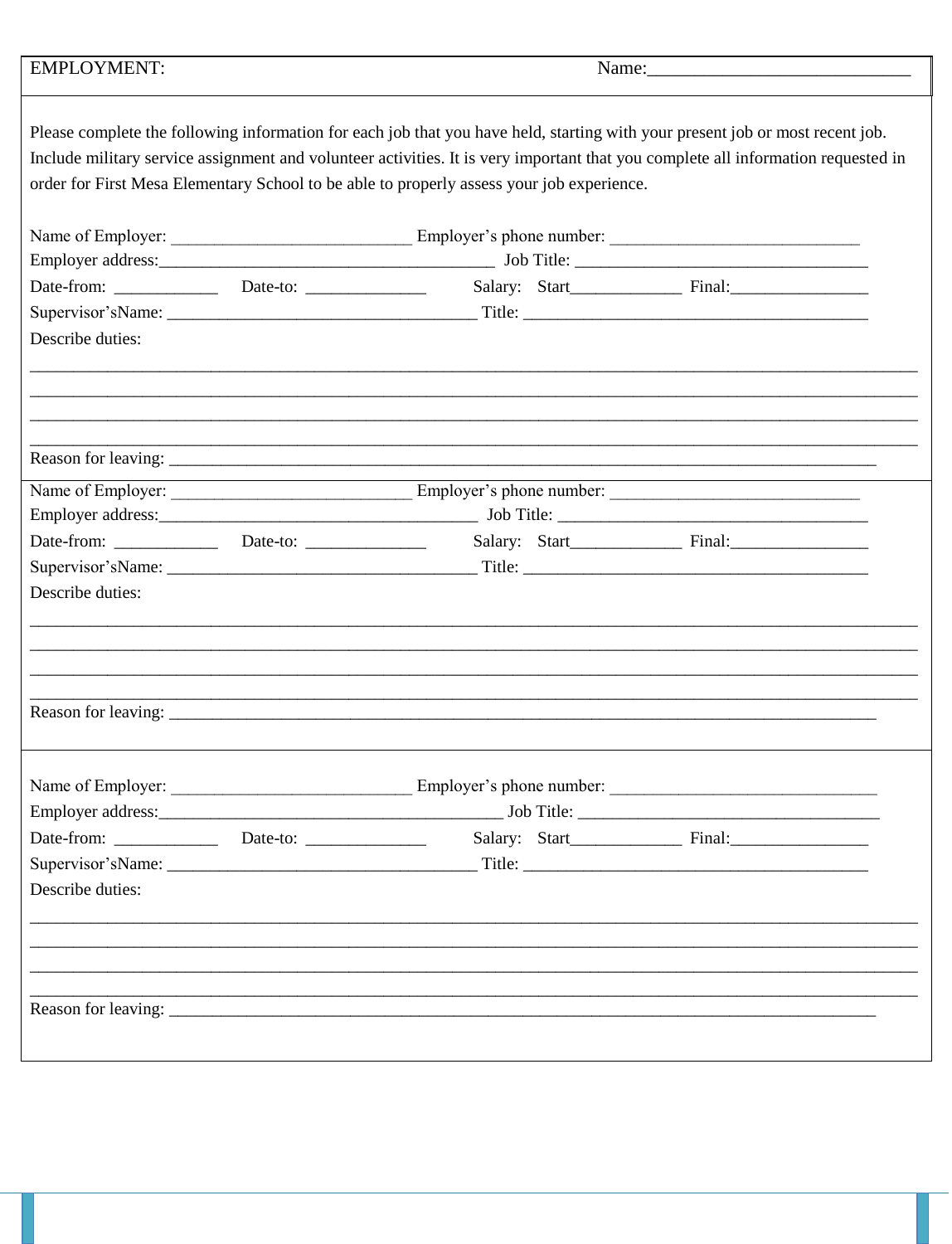| EDUCATION (List ultimate degree):                                                                                  | Name: |  |  |  |
|--------------------------------------------------------------------------------------------------------------------|-------|--|--|--|
|                                                                                                                    |       |  |  |  |
| GED: YES: NO: NO: Date GED Received: No: 2008                                                                      |       |  |  |  |
|                                                                                                                    |       |  |  |  |
|                                                                                                                    |       |  |  |  |
| List last name(s) if different than above at time of attendance: $\frac{1}{\sqrt{1-\frac{1}{n}}}\left\{ x\right\}$ |       |  |  |  |
|                                                                                                                    |       |  |  |  |
|                                                                                                                    |       |  |  |  |
| Dates Attended: Mo ______ Yr _______ to Mo ______ Yr ______                                                        |       |  |  |  |
| Diploma Received: _ Yes _ No Graduation Date: ___________________________________                                  |       |  |  |  |
|                                                                                                                    |       |  |  |  |
|                                                                                                                    |       |  |  |  |
|                                                                                                                    |       |  |  |  |
|                                                                                                                    |       |  |  |  |
| Dates Attended: Mo _____ Yr _____ to Mo ____ Yr ____                                                               |       |  |  |  |
| Degree Received: ___ Yes ___ No                                                                                    |       |  |  |  |
|                                                                                                                    |       |  |  |  |
|                                                                                                                    |       |  |  |  |
|                                                                                                                    |       |  |  |  |
|                                                                                                                    |       |  |  |  |
|                                                                                                                    |       |  |  |  |
|                                                                                                                    |       |  |  |  |
|                                                                                                                    |       |  |  |  |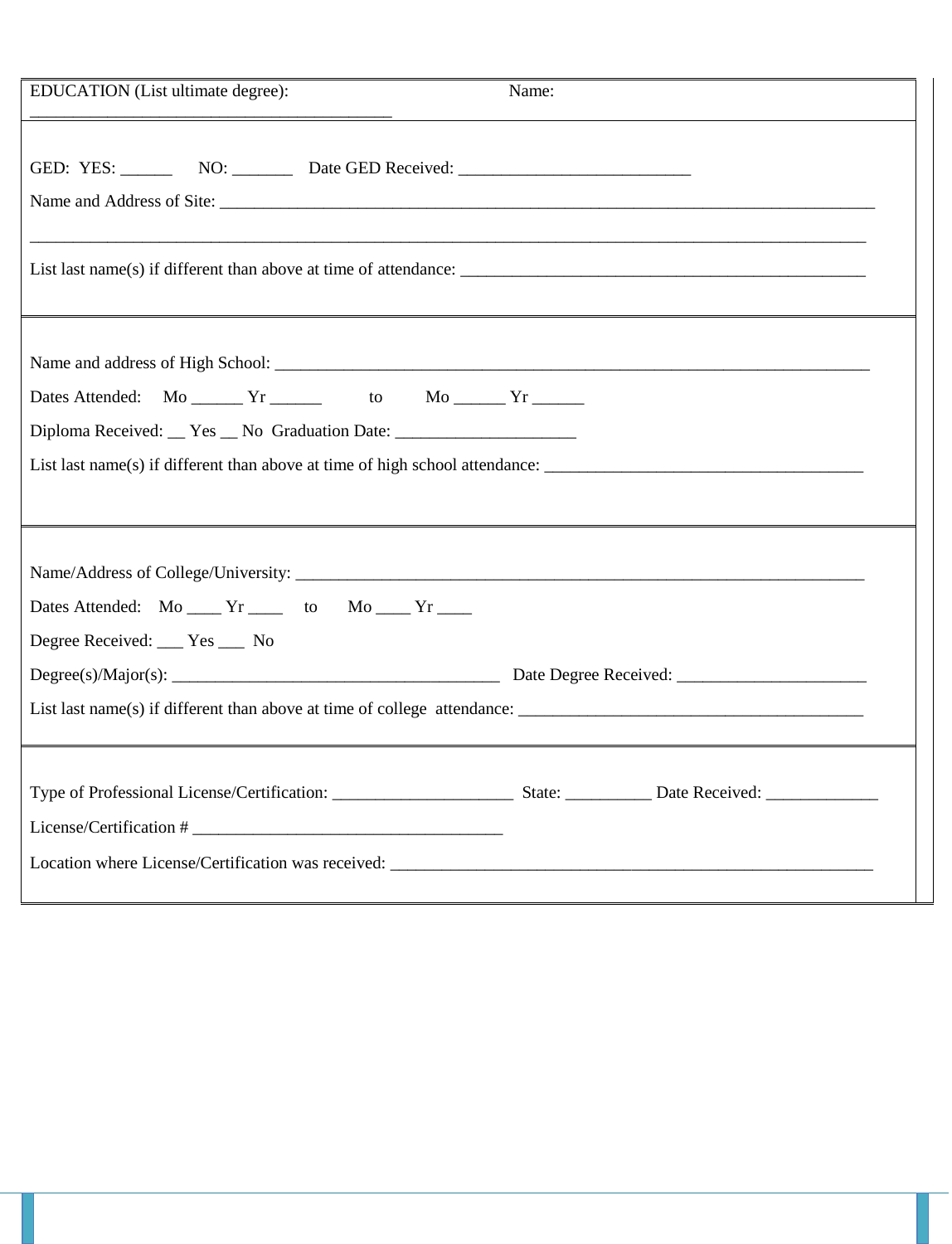Please describe special technical and/or other skills, abilities and qualifications or other work experience which further qualify you for the position for which you are applying:

\_\_\_\_\_\_\_\_\_\_\_\_\_\_\_\_\_\_\_\_\_\_\_\_\_\_\_\_\_\_\_\_\_\_\_\_\_\_\_\_\_\_\_\_\_\_\_\_\_\_\_\_\_\_\_\_\_\_\_\_\_\_\_\_\_\_\_\_\_\_\_\_\_\_\_\_\_\_\_\_\_\_\_\_\_\_\_\_\_\_\_\_\_\_\_\_\_

\_\_\_\_\_\_\_\_\_\_\_\_\_\_\_\_\_\_\_\_\_\_\_\_\_\_\_\_\_\_\_\_\_\_\_\_\_\_\_\_\_\_\_\_\_\_\_\_\_\_\_\_\_\_\_\_\_\_\_\_\_\_\_\_\_\_\_\_\_\_\_\_\_\_\_\_\_\_\_\_\_\_\_\_\_\_\_\_\_\_\_\_\_\_\_\_\_

\_\_\_\_\_\_\_\_\_\_\_\_\_\_\_\_\_\_\_\_\_\_\_\_\_\_\_\_\_\_\_\_\_\_\_\_\_\_\_\_\_\_\_\_\_\_\_\_\_\_\_\_\_\_\_\_\_\_\_\_\_\_\_\_\_\_\_\_\_\_\_\_\_\_\_\_\_\_\_\_\_\_\_\_\_\_\_\_\_\_\_\_\_\_\_\_\_

\_\_\_\_\_\_\_\_\_\_\_\_\_\_\_\_\_\_\_\_\_\_\_\_\_\_\_\_\_\_\_\_\_\_\_\_\_\_\_\_\_\_\_\_\_\_\_\_\_\_\_\_\_\_\_\_\_\_\_\_\_\_\_\_\_\_\_\_\_\_\_\_\_\_\_\_\_\_\_\_\_\_\_\_\_\_\_\_\_\_\_\_\_\_\_\_\_

\_\_\_\_\_\_\_\_\_\_\_\_\_\_\_\_\_\_\_\_\_\_\_\_\_\_\_\_\_\_\_\_\_\_\_\_\_\_\_\_\_\_\_\_\_\_\_\_\_\_\_\_\_\_\_\_\_\_\_\_\_\_\_\_\_\_\_\_\_\_\_\_\_\_\_\_\_\_\_\_\_\_\_\_\_\_\_\_\_\_\_\_\_\_\_\_\_

\_\_\_\_\_\_\_\_\_\_\_\_\_\_\_\_\_\_\_\_\_\_\_\_\_\_\_\_\_\_\_\_\_\_\_\_\_\_\_\_\_\_\_\_\_\_\_\_\_\_\_\_\_\_\_\_\_\_\_\_\_\_\_\_\_\_\_\_\_\_\_\_\_\_\_\_\_\_\_\_\_\_\_\_\_\_\_\_\_\_\_\_\_\_\_\_\_

\_\_\_\_\_\_\_\_\_\_\_\_\_\_\_\_\_\_\_\_\_\_\_\_\_\_\_\_\_\_\_\_\_\_\_\_\_\_\_\_\_\_\_\_\_\_\_\_\_\_\_\_\_\_\_\_\_\_\_\_\_\_\_\_\_\_\_\_\_\_\_\_\_\_\_\_\_\_\_\_\_\_\_\_\_\_\_\_\_\_\_\_\_\_\_\_\_

\_\_\_\_\_\_\_\_\_\_\_\_\_\_\_\_\_\_\_\_\_\_\_\_\_\_\_\_\_\_\_\_\_\_\_\_\_\_\_\_\_\_\_\_\_\_\_\_\_\_\_\_\_\_\_\_\_\_\_\_\_\_\_\_\_\_\_\_\_\_\_\_\_\_\_\_\_\_\_\_\_\_\_\_\_\_\_\_\_\_\_\_\_\_\_\_\_

\_\_\_\_\_\_\_\_\_\_\_\_\_\_\_\_\_\_\_\_\_\_\_\_\_\_\_\_\_\_\_\_\_\_\_\_\_\_\_\_\_\_\_\_\_\_\_\_\_\_\_\_\_\_\_\_\_\_\_\_\_\_\_\_\_\_\_\_\_\_\_\_\_\_\_\_\_\_\_\_\_\_\_\_\_\_\_\_\_\_\_\_\_\_\_\_\_

\_\_\_\_\_\_\_\_\_\_\_\_\_\_\_\_\_\_\_\_\_\_\_\_\_\_\_\_\_\_\_\_\_\_\_\_\_\_\_\_\_\_\_\_\_\_\_\_\_\_\_\_\_\_\_\_\_\_\_\_\_\_\_\_\_\_\_\_\_\_\_\_\_\_\_\_\_\_\_\_\_\_\_\_\_\_\_\_\_\_\_\_\_\_\_\_\_

Please describe why you want to work at First Mesa Elementary School:

### SIGNATURE, CERTIFICATION, RELEASE

I certify that answers given herein are true and complete to the best of my knowledge and hereby authorize designed FMES staff to conduct follow-up consultation regarding my previous employment and other information as may be necessary in arriving at an employment decision. I authorize a criminal record background check. I also understand that if employed, I may be subject to drug testing. I hereby release the FMES Governing Board of Education and their designated staff from all liability for other employers or individuals responses to inquiries in connection with this application for employment. In the event of employment, I understand that false or misleading information given in my application or interview (s) may result in discharge.

Signature:\_\_\_\_\_\_\_\_\_\_\_\_\_\_\_\_\_\_\_\_\_\_\_\_\_\_\_\_\_\_\_\_\_\_\_\_\_\_\_\_\_\_\_\_\_\_\_Date:\_\_\_\_\_\_\_\_\_\_\_\_\_\_\_\_\_\_\_\_\_\_\_\_\_\_\_\_\_\_\_\_\_\_\_\_\_

#### APPLICATION SUBMITTAL:

-Arizona State Teaching Certification

-Arizona Fingerprint Card

-Unofficial Transcripts

-Degree (s)

-High School Diploma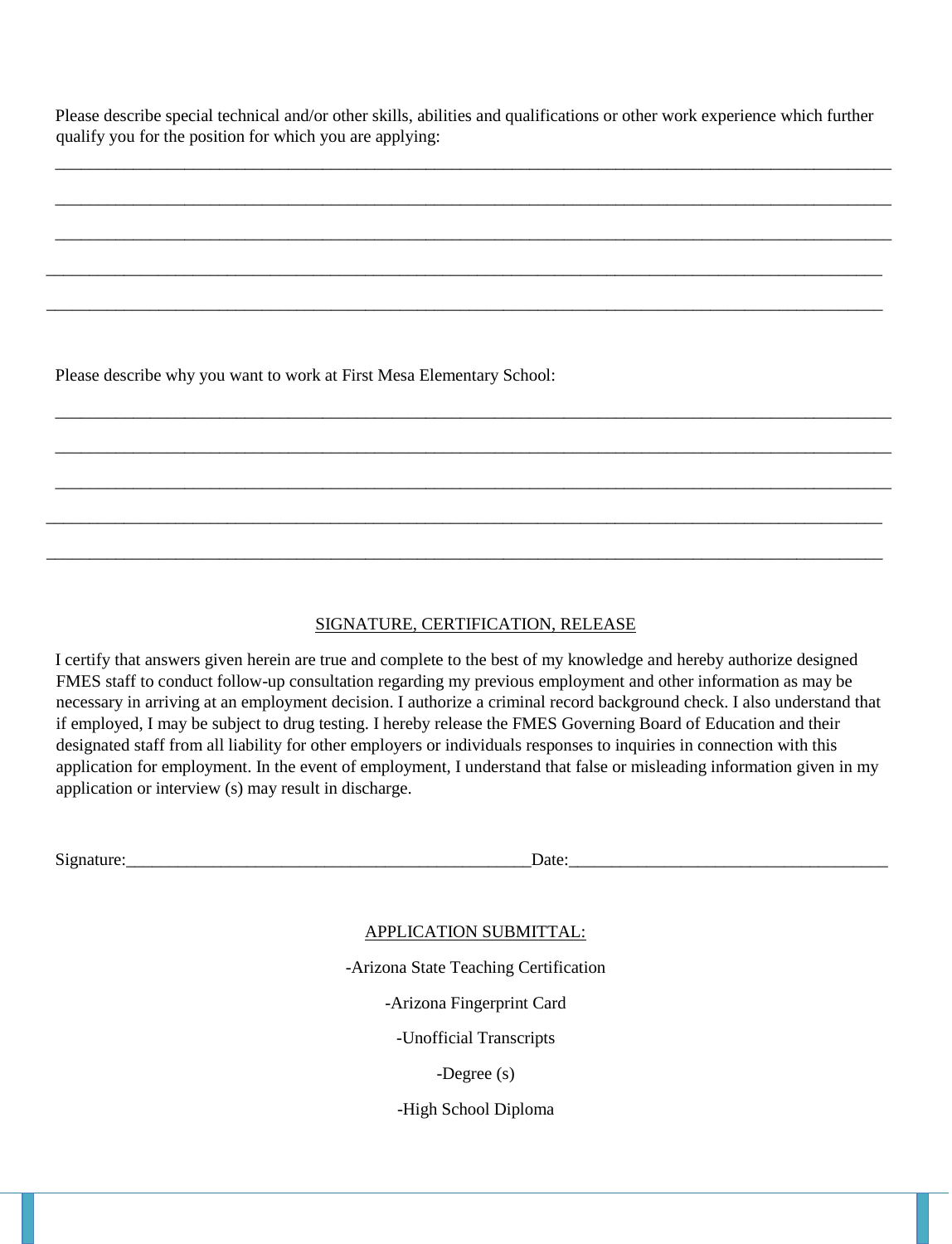| <b>REFERENCES:</b>                                          | Name: |  |
|-------------------------------------------------------------|-------|--|
|                                                             |       |  |
|                                                             |       |  |
|                                                             |       |  |
|                                                             |       |  |
|                                                             |       |  |
|                                                             |       |  |
|                                                             |       |  |
| <u> 1990 - Jan James Sand, amerikansk politik (d. 1989)</u> |       |  |
|                                                             |       |  |
|                                                             |       |  |
|                                                             |       |  |
|                                                             |       |  |
|                                                             |       |  |
|                                                             |       |  |
|                                                             |       |  |
|                                                             |       |  |
|                                                             |       |  |
|                                                             |       |  |
|                                                             |       |  |
|                                                             |       |  |
|                                                             |       |  |
|                                                             |       |  |
|                                                             |       |  |
|                                                             |       |  |
|                                                             |       |  |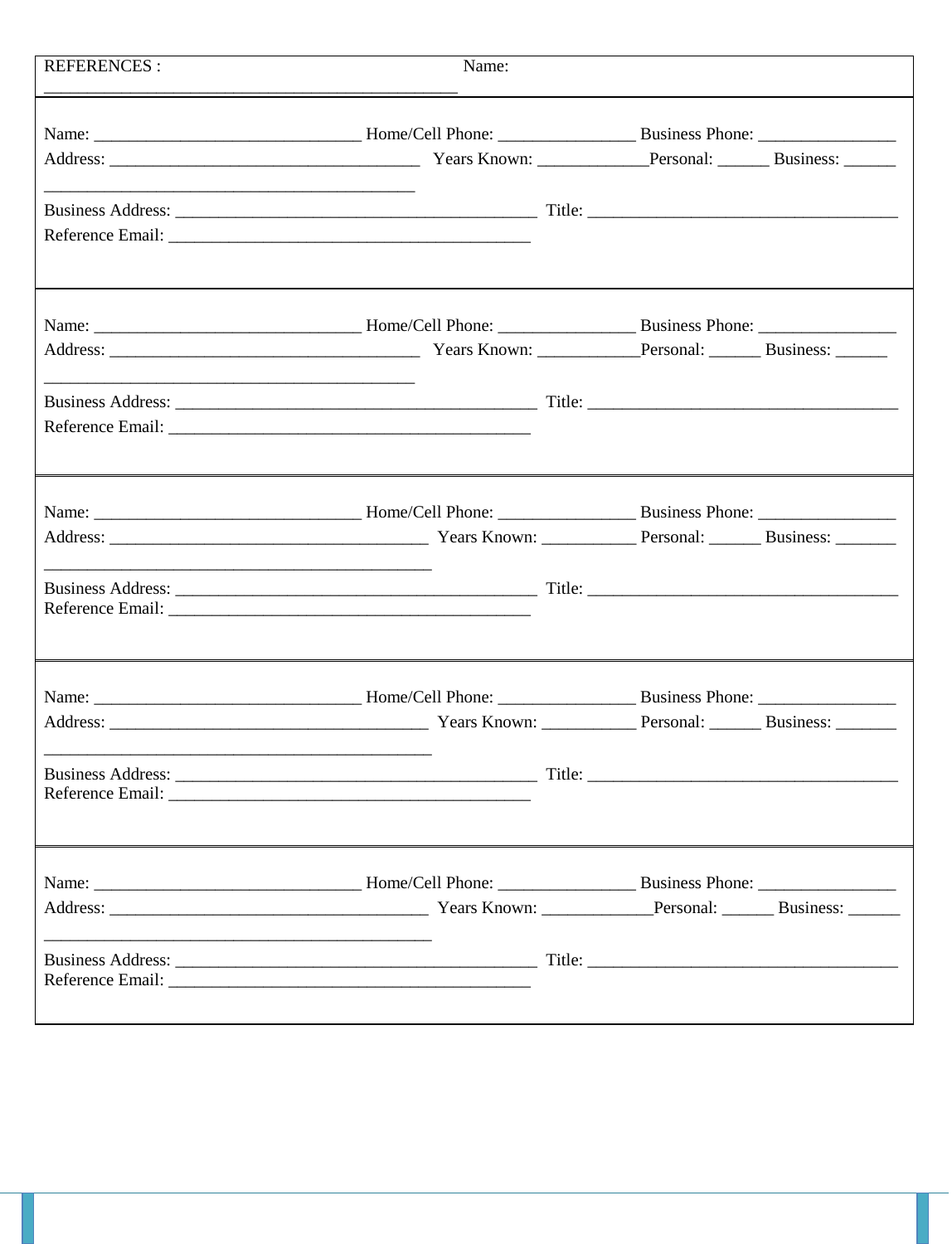| Name:                                                                                                                                                                                                                                                                                                                                                                                                                                                                                                                                                                                                                                                                                                                                                                                        |
|----------------------------------------------------------------------------------------------------------------------------------------------------------------------------------------------------------------------------------------------------------------------------------------------------------------------------------------------------------------------------------------------------------------------------------------------------------------------------------------------------------------------------------------------------------------------------------------------------------------------------------------------------------------------------------------------------------------------------------------------------------------------------------------------|
| As provided by applicable laws and as a condition of employment, each First Mesa Elementary School Employee must meet minimum<br>standards of character as determined by an intensive suitability and criminal background investigation. As a preliminary part of the<br>investigative process, you must respond to the following questions.                                                                                                                                                                                                                                                                                                                                                                                                                                                 |
| 1. Have you ever been arrested for or charged with, convicted of, entered a pleas of quilt or nolo contendere or are you presently<br>awaiting trial for any felony or misdemeanor offense under Federal, State or Tribal Laws, involving crimes of violence, sexual<br>assault, molestation, exploitation, contact or prostitution; crimes against persons or offenses omitted against or involving<br>children? You must answer "Yes" even if the matter was later dismissed, deferred, vacated or expunges. If you answer "yes",<br>you must provide dates of the proceedings, the court where the proceedings occurred, a statement of the accusation(s) against<br>you and the final or current indisposition of the matter.<br>YES NO                                                  |
| 2. Have you ever been arrested for or charged with, convicted of, entered a pleas of quilt or nolo contendere or are you presently                                                                                                                                                                                                                                                                                                                                                                                                                                                                                                                                                                                                                                                           |
| awaiting trial for any crime (excluding only minor traffic violations not involving any allegation of drug or alcohol                                                                                                                                                                                                                                                                                                                                                                                                                                                                                                                                                                                                                                                                        |
| impairment)? You must answer "Yes" even if the matter was later dismissed, deferred, vacated or expunges. If you answer                                                                                                                                                                                                                                                                                                                                                                                                                                                                                                                                                                                                                                                                      |
| "yes", you must provide dates of the proceedings, the court where the proceedings occurred, a statement of the accusation(s)                                                                                                                                                                                                                                                                                                                                                                                                                                                                                                                                                                                                                                                                 |
| against you and the final or current indisposition of the matter.<br>YES NO                                                                                                                                                                                                                                                                                                                                                                                                                                                                                                                                                                                                                                                                                                                  |
| 3. Have you ever been fired from any job or have you ever resigned from any job at the request of or by mutual<br>agreement with the employer or while charges against you were being investigated? You must answer "Yes" even if<br>the matter was later resolved with any form of settlement or severance agreement, regardless of the terms. If you answered<br>"Yes", you must provide the date of termination of employment: the name, address and telephone number of the employer(s)<br>and a statement of the alleged reasons for termination, resignation or allegations against you.<br>$YES$ NO                                                                                                                                                                                   |
| 4. Have you ever had a license or certificate of any kind, revoked or suspended or have you in any way been sanctioned by or is                                                                                                                                                                                                                                                                                                                                                                                                                                                                                                                                                                                                                                                              |
| any charge or complained now pending against you before any licensing, cortication, or other regularly agency or body, public                                                                                                                                                                                                                                                                                                                                                                                                                                                                                                                                                                                                                                                                |
| or private? If you answered "Yes", you must provide the dates of proceedings, name, address and telephone number of the                                                                                                                                                                                                                                                                                                                                                                                                                                                                                                                                                                                                                                                                      |
| agency or body where proceeding took place; a statement of the accusations against you and the final disposition of the<br><b>YES</b>                                                                                                                                                                                                                                                                                                                                                                                                                                                                                                                                                                                                                                                        |
| NO_<br>matter.<br>5. Are you now being investigated for any alleged misconduct or other alleged grounds for discipline by any licensing, certification                                                                                                                                                                                                                                                                                                                                                                                                                                                                                                                                                                                                                                       |
| or other regulatory body or by your current or any previous employer? If you answered "Yes", you must provide the name,                                                                                                                                                                                                                                                                                                                                                                                                                                                                                                                                                                                                                                                                      |
| address and telephone number of the employer or licensing body and a statement of the accusations against you.                                                                                                                                                                                                                                                                                                                                                                                                                                                                                                                                                                                                                                                                               |
| <b>YES</b><br>N <sub>O</sub>                                                                                                                                                                                                                                                                                                                                                                                                                                                                                                                                                                                                                                                                                                                                                                 |
| If you answered "Yes" to any of the above questions, provide the required information below. Attach additional pages if necessary.                                                                                                                                                                                                                                                                                                                                                                                                                                                                                                                                                                                                                                                           |
|                                                                                                                                                                                                                                                                                                                                                                                                                                                                                                                                                                                                                                                                                                                                                                                              |
|                                                                                                                                                                                                                                                                                                                                                                                                                                                                                                                                                                                                                                                                                                                                                                                              |
|                                                                                                                                                                                                                                                                                                                                                                                                                                                                                                                                                                                                                                                                                                                                                                                              |
| CERTIFICATION: You must sign the statement below, under the penalty of perjury, verifying the truth and completeness of all                                                                                                                                                                                                                                                                                                                                                                                                                                                                                                                                                                                                                                                                  |
| information provided in this application.                                                                                                                                                                                                                                                                                                                                                                                                                                                                                                                                                                                                                                                                                                                                                    |
| I certify that, to the best of my knowledge, all information provided in this application is true and complete and I understand that a false statement of an omission on any<br>part of this application could result in me not being considered for employment or the termination of my employment contract. I also understand that I must<br>cooperatively submit to an intensive suitability and criminal background investigation and that I have a right to obtain a copy of the record of the investigation and to<br>challenge its accuracy and completeness. Further, I consent to the release of information provided by former employer's law enforcement agencies and other individuals<br>and organizations to investor's and authorized First Mesa Elementary school employees. |
|                                                                                                                                                                                                                                                                                                                                                                                                                                                                                                                                                                                                                                                                                                                                                                                              |

\_\_\_\_\_\_\_\_\_\_\_\_\_\_\_\_\_\_\_\_\_\_\_\_\_\_\_\_\_\_\_\_\_\_\_\_\_\_\_ \_\_\_\_\_\_\_\_\_\_\_\_\_\_\_\_\_\_\_\_\_\_\_\_\_\_\_\_\_\_\_\_\_

Name: Date: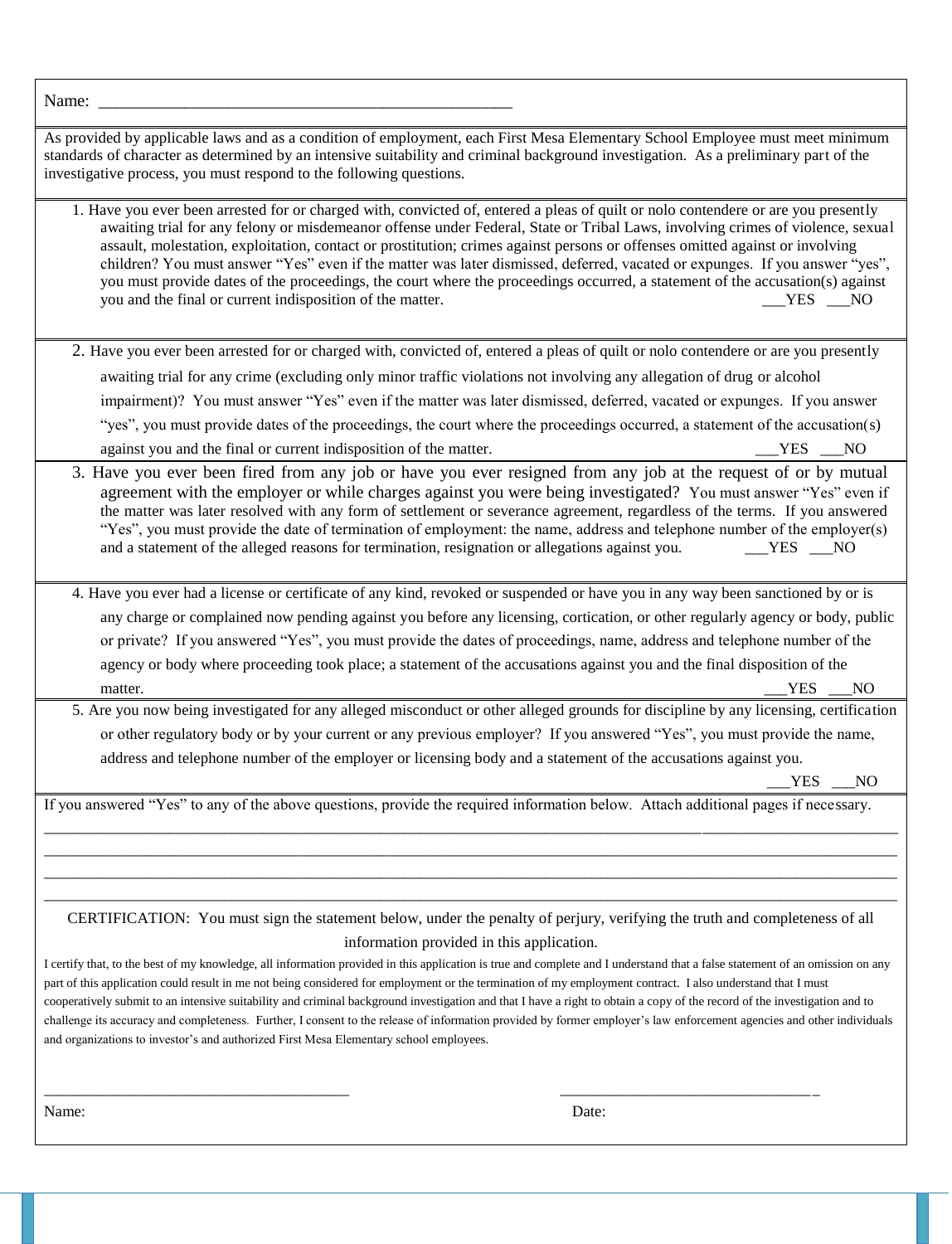# **SUPPLEMENTAL DATA**

Please Print Clearly

|                | Last name, First Name, Middle Name (as listed on Social Security Card)                                     |          |                                               |              |            |  |
|----------------|------------------------------------------------------------------------------------------------------------|----------|-----------------------------------------------|--------------|------------|--|
|                |                                                                                                            |          |                                               |              |            |  |
|                | Single _______ Married ______ Divorced ______ Widow ______ Other: _______________                          |          |                                               |              |            |  |
|                |                                                                                                            |          | (Please list the year when each name changed) |              |            |  |
|                | Applicant Phone Numbers: (Home): ____________________(Cell): ________________(Message): __________________ |          |                                               |              |            |  |
|                |                                                                                                            |          |                                               |              |            |  |
|                |                                                                                                            |          |                                               |              |            |  |
|                |                                                                                                            |          | HOME ADDRESSES FOR THE PAST 7 YEARS           |              |            |  |
|                |                                                                                                            |          |                                               |              |            |  |
| Street address | City, State                                                                                                | Zip Code | County                                        | From (MM/YR) | To (MM/YR) |  |
|                |                                                                                                            |          |                                               |              |            |  |
|                |                                                                                                            |          |                                               |              |            |  |
|                |                                                                                                            |          |                                               |              |            |  |
|                |                                                                                                            |          |                                               |              |            |  |
|                |                                                                                                            |          |                                               |              |            |  |
|                |                                                                                                            |          |                                               |              |            |  |
|                |                                                                                                            |          |                                               |              |            |  |
|                |                                                                                                            |          |                                               |              |            |  |
|                |                                                                                                            |          |                                               |              |            |  |
|                |                                                                                                            |          |                                               |              |            |  |
|                |                                                                                                            |          |                                               |              |            |  |
|                |                                                                                                            |          |                                               |              |            |  |
|                |                                                                                                            |          |                                               |              |            |  |
|                |                                                                                                            |          |                                               |              |            |  |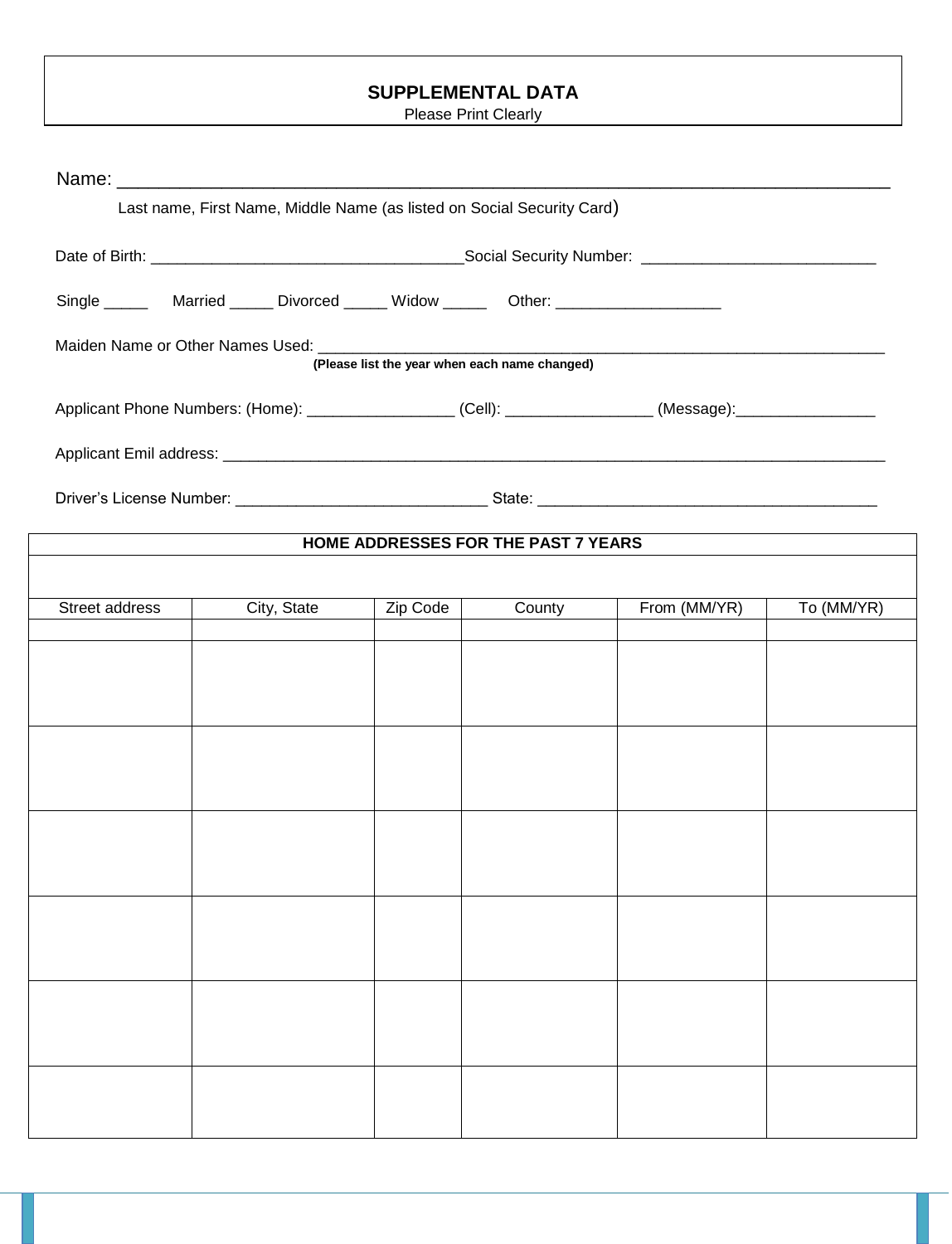#### DISCLOSURE STATEMENT

#### Disclosure

In connection with an evaluation of your qualification for employment, promotion, reassignment or retention as an employee or contractor with First Mesa Elementary School ("the Employer"), the Employer may obtain a "consumer report" and an "investigative consumer report" pertaining to you. A "consumer report" consists of any written, oral or other communication of information by a consumer reporting agency bearing on a person's credit worthiness, credit standing, credit capacity, character, general reputation personal characteristics or mode of living. An "investigative consumer report" is a consumer report or portion thereof in which information on a person's character, general reputation, personal characteristics or ode of living is obtained through personal interviews with neighbors, friends or associates of the person reported on or through personal interviews with others with whom he/she is acquainted or who may have knowledge concerning such items of information.

The Employer will be utilizing Corporate Investigations, INC (CII) (2275 Swallow Hill Road, Suite 500 Pittsburgh, PA 15220, 1.800.600.0244, [http://ciilink.com\)](http://ciilink.com/) a consumer reporting agency, to conduct an investigation into your background and to prepare a consumer report and/or investigative consumer report pertaining to you. In conducting its investigation, CII may contact your neighbors, friends, associates or other people who may have knowledge of your personal employment or educational background. CII may obtain information concerning, among other things, your character, general reputation, personal characteristics, mode of living, diplomas, degrees, licenses, transcripts, credit history, driving record, employment eligibility (EVerify), employment history, criminal arrests and convictions, motor vehicle violations, records of civil judgements, tax liens, bankruptcy information and worker's compensation history.

You have the right to obtain additional disclosures concerning the nature and scope of the investigation that the Employer has requested. You also have the right to request a written summary of your rights pursuant to Section 609(c) of the Fair Credit Report Act. If you would like to obtain additional disclosures concerning the nature or scope of the investigation that the Employer has requested, or if you would like to obtain a written summary of your rights, please submit a written request to the Employer. ICC's Privacy Statement may be viewed at [http://ciilink.com.](http://ciilink.com/) 

#### Acknowledgment

I hereby acknowledge that I have receive and read this Disclosure Statement.

| Sign Name: |  |
|------------|--|
|            |  |

Print Name: Date: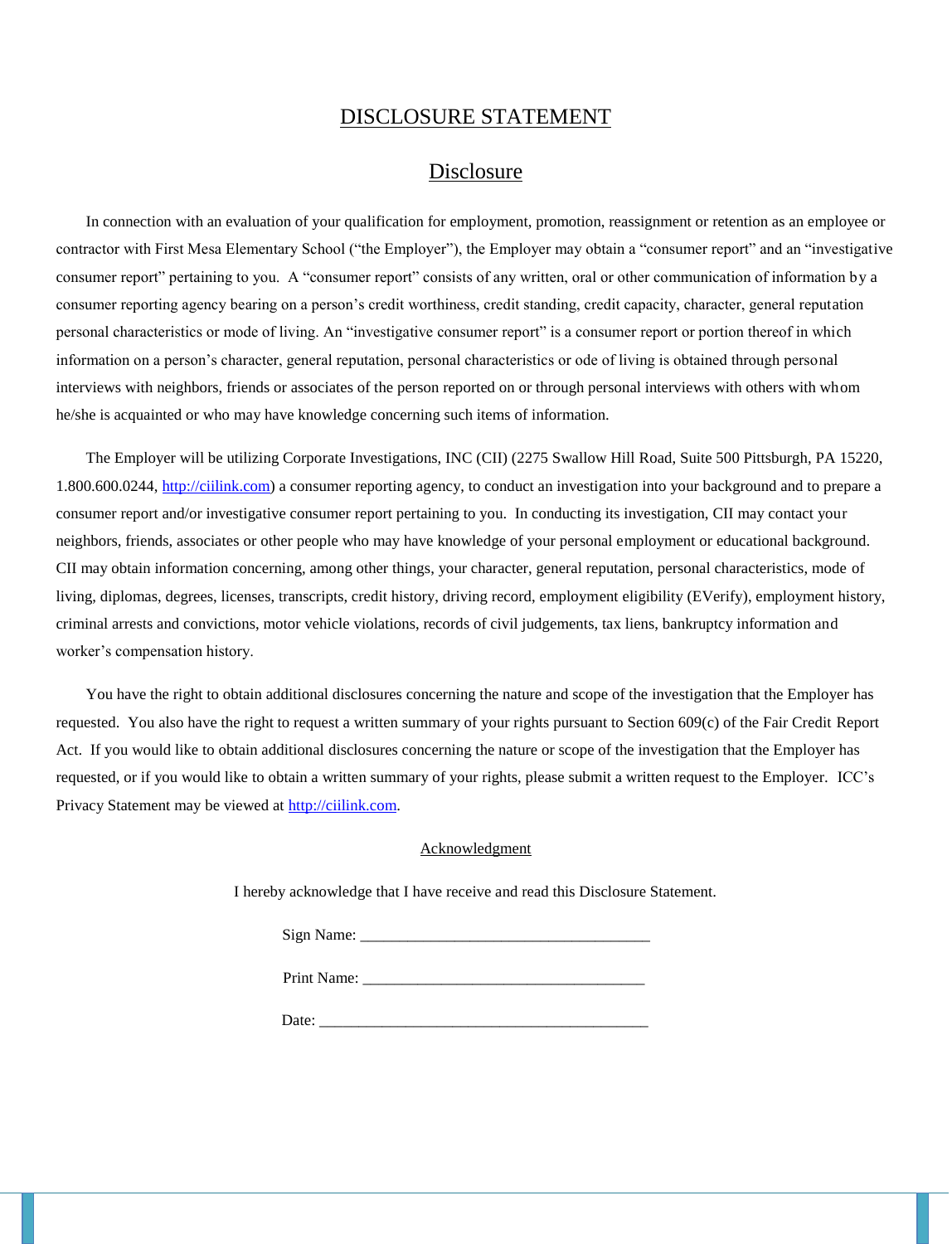# AUTHORIZATION AND RELEASE

First Mesa Elementary School ("the Employer") has informed me that the Employer may obtain a "consumer report" or "investigative consumer report" pertaining to me, in connection with the evaluation of my qualifications for employment, promotion, reassignment or retention as an employee or contractor of the Employer's. The Employer has also informed me of the following: (1) that a "consumer report" consists of any written, oral or other communication of information by a consumer reporting agency bearing on a person's credit worthiness, credit standing, credit capacity, character, general reputation, personal characteristic or mode of living: (2) that an "investigative consumer report" is a consumer report or portion thereof in which information on a person's character, general reputation, personal characteristics or mode of living is obtained through personal interviews with neighbors, friends or associates of the person reported on or through personal interviews with others with whom he/she is acquainted or who may have knowledge concerning such items of information: (3) that the Employer will be utilizing Corporate Investigations, Inc. ("CII") (2275 Shallow Hill Road, Suite 500, Pittsburgh, PA 15220, 1.800.600.02[44 http://ciilink.com\),](http://ciilink.com/) a consumer reporting agency, to assist in conducting an investigative consumer report pertaining to me: (4) that, in conducting their investigation, the Employer or CII may contact my neighbors, friends, associates and other people who may have knowledge of my personal, employment or education background and: (5) that the Employer and CII may obtain information concerning among other things, my character, general reputation, personal characteristics, mode of living, diplomas, degrees, licenses, transcripts, credit history, driving record, employment eligibility (E-Verify), employment history, criminal arrests and convictions, motor vehicle violations, records of civil judgments, tax liens, bankruptcy information and worker's compensation history.

I hereby authorize the Employer to procure, and CII to prepare a consumer report and/or investigative consumer report pertaining to me. I further authorize the Employer and CII to conduct an investigation into my personal, employment and education background for purposes of the preparation of such reports.

I further authorize the Employer and CII in ducting their investigation, to contact my neighbors, friends, associates and other people who may have knowledge of my personal, employment or education background and for the Employer and CII to obtain information concerning , among other things, my character, general reputation, personal characteristics, mode of living, diplomas, degrees, licenses, transcripts, credit history, driving records, employment eligibility (E-Verify), worker's compensation history, employment history, criminal arrests and convictions, motor vehicle violations records of civil judgements, tax liens and bankruptcy information. I further authorize CII to provide the Employer with the information that CII obtains pursuant to its investigation.

In authorizing this investigation, I will voluntarily provide the supplemental data requested on the attached Supplemental Data Form, to ensure that any records which are located which may refer to a person with a name that is identical or similar to mine are properly determined as referring to, or not referring to me. I understand that I do not have to provide the supplemental data and that if I do, it will be used only in connection with this investigation. Additionally, I certify that I, the undersigned applicant, have personally completed the Supplemental Data Form and any supporting documents required to conduct my background check.

I hereby release the Employer, CII and any persons providing information to the Employer or CII from any and all liability that may arise in connection with the above described background investigation.

If I am hired as an employee or retained as a contractor, this authorization will remain on file and shall serve as an ongoing authorization for the Employer to obtain consumer reports and investigative consumer reports at any time during my employment or contractual relationship with the employer. I further agree that copies of this Authorization and Release that show my signature are as valid as the original Authorization and Release that I have signed.

Before signing the Authorization and Release, I have had the opportunity to review this document with anyone of my choosing, including an attorney.

Print Name: \_\_\_\_\_\_\_\_\_\_\_\_\_\_\_\_\_\_\_\_\_\_\_\_\_\_\_\_\_\_\_\_\_\_\_\_\_\_\_\_\_\_\_\_ Sign Name: \_\_\_\_\_\_\_\_\_\_\_\_\_\_\_\_\_\_\_\_\_\_\_\_\_\_\_\_\_\_\_\_\_\_\_\_\_\_\_\_\_\_\_\_\_\_\_\_\_\_\_\_\_\_

Social Security Number: \_\_\_\_\_\_\_\_\_\_\_\_\_\_\_\_\_\_\_\_\_\_\_\_\_\_\_\_\_\_\_\_\_\_ Date: \_\_\_\_\_\_\_\_\_\_\_\_\_\_\_\_\_\_\_\_\_\_\_\_\_\_\_\_